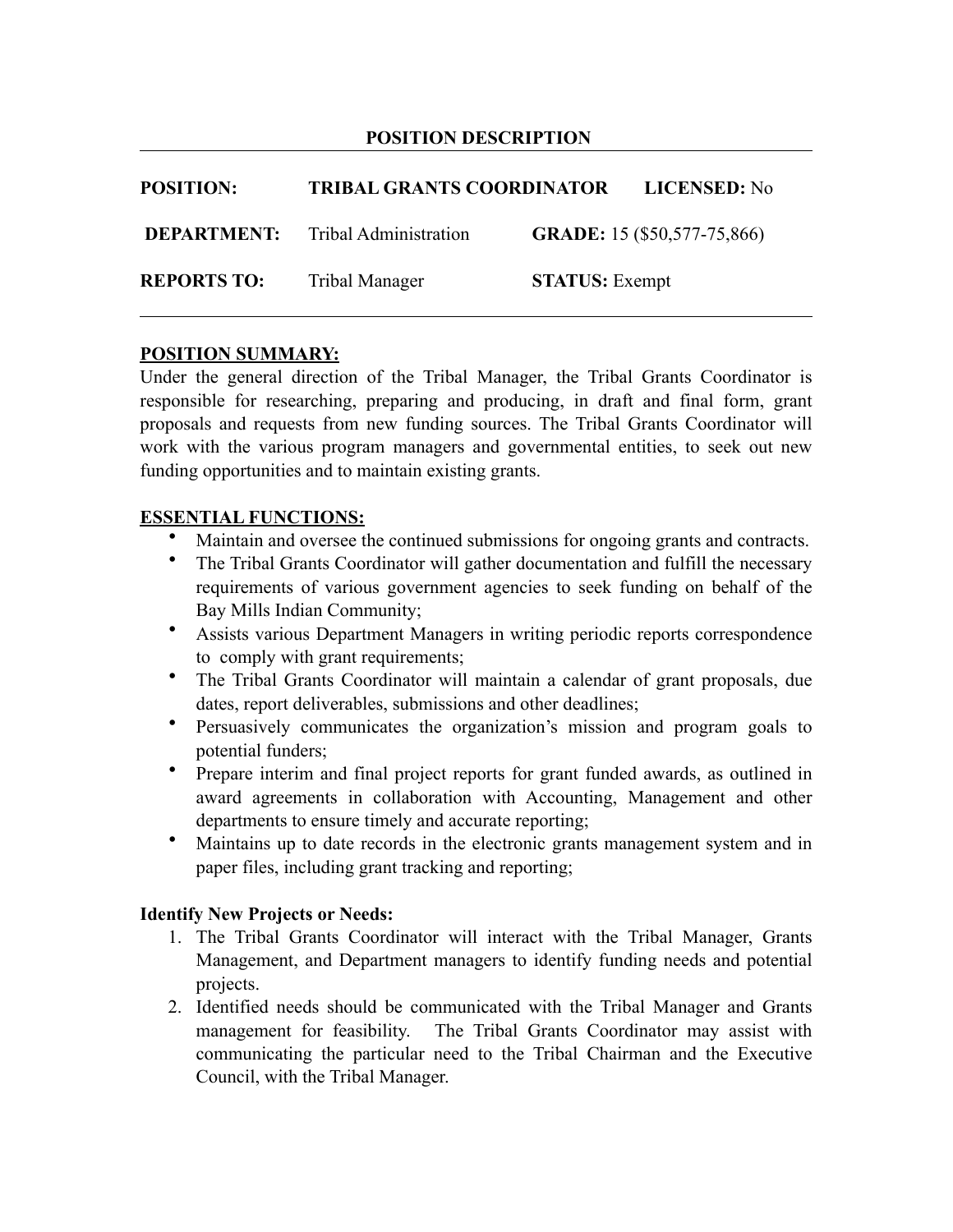3. Upon approval to move forward with the project, according to the grant approval process policy, the project information will need to be entered into the electronic grants management program, with specific goals and objectives.

### **Research and Data Gathering:**

- 1. Upon identifying specific projects, the Tribal Grants Coordinator will research available grant opportunities.
- 2. Similarly, he or she is responsible for obtaining relevant data needed for grant opportunities. Department managers will assist with providing data, but putting the data together to prepare it for submission will be the task of the Tribal Grants **Coordinator**

## **Submission of Information:**

- 1. The Tribal Grants Coordinator has the responsibility to prepare, review, and submit submissions in compliance with appropriate deadlines.
- 2. If review is needed by accounting, legal, or any other individual before submission, the Tribal Grants Coordinator is required to ensure that the process is complete and the documents are submitted on time.

## **Monitor Submissions and Communicate:**

- 1. The Tribal Grants Coordinator must keep track of all submissions and communicate with the Tribal Manager, and Grants Management, any information about grant submissions. This includes, but is not limited to: approvals, denials, deadline extensions, late submissions, forgotten submissions, or any other relevant notices from Grantors.
- 2. Communication is vital for this position, so this individual will need to communicate well with Department managers, Grants Management, and the Tribal Manager. Also, formal communication documentation needs to be filed both digitally and in a paper file.

### **Reporting and Oversight:**

- 1. Though this is a primary function of Grants Management, the Tribal Grants Coordinator should communicate with Grants Management about any issues or deadlines to help ensure everything is being submitted in a timely fashion.
- 2. Similarly, the Tribal Grants Coordinator should attend the monthly financial discussions with Grants Management for informational purposes and to help Grants Management ensure everything is submitted in a timely fashion, while communicating with the Tribal Manager.
- 3. Ensure, with Grants Management, that all grants and contracts are closed out accurately, completely, and on time.

# **PHYICAL REQUIREMENTS:**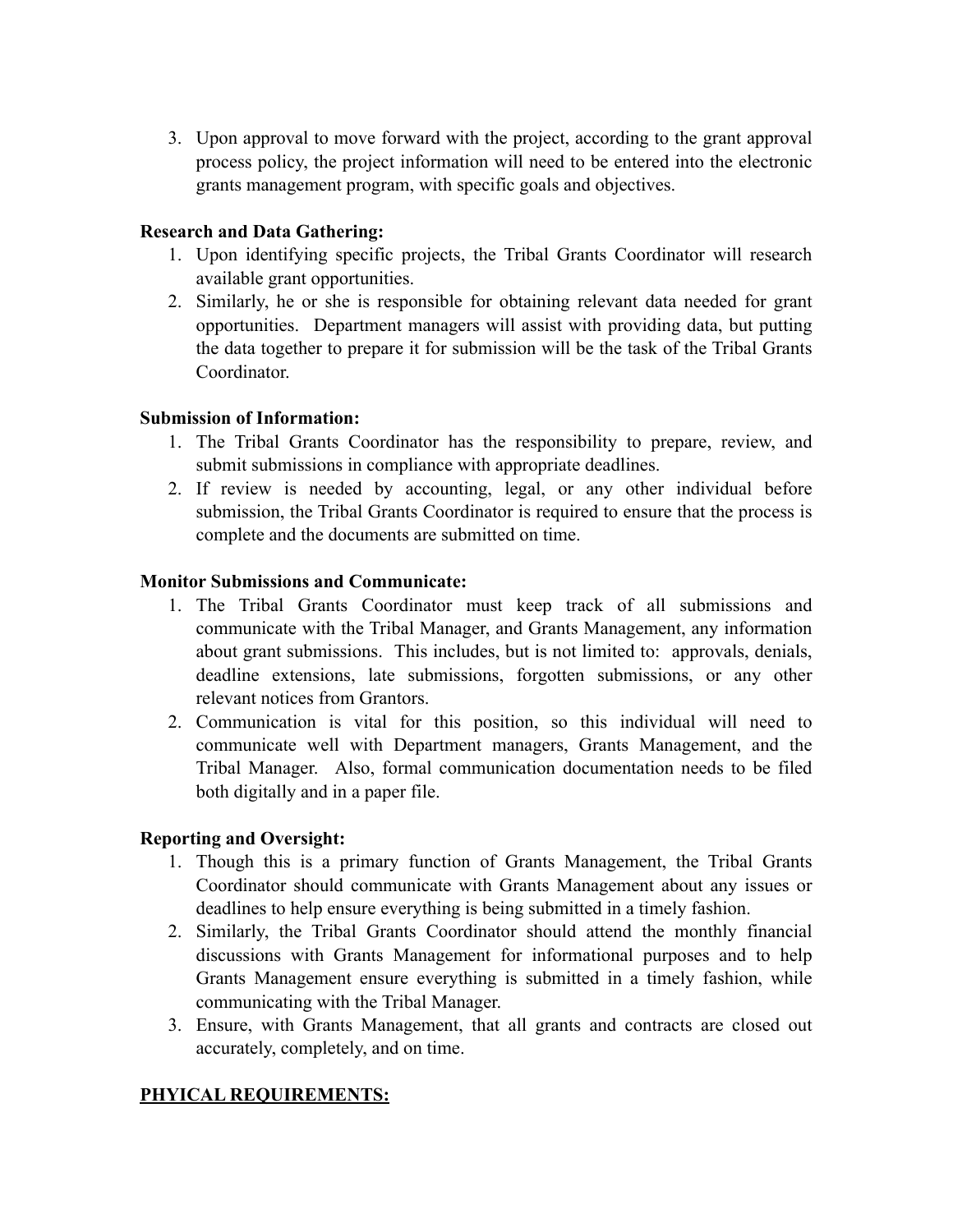While performing the duties of this job, the employee is regularly required to sit, stand and walk. The employee will be required to travel.

# **POSITION REQUIREMENTS:**

- 1. Some formal education, or actual experience, relating to Grants or Grants Management required. Bachelor's Degree in Communication, English, or Business Administration required. Master's Degree in Communication, English, or Business Administration is preferred;
- 2. Minimum of 4 years of professional experience in grant writing and fundraising with successful track record of securing significant multi-year commitments from funding sources;
- 3. Research experience with search engines, such as grants.gov;
- 4. Superior knowledge of and proven experience writing proposals to government and private funding sources, and an understanding of the technical and financial requirements of large grants;
- 5. Demonstrated superior writing, research, project management and organizational skills;
- 6. Ability to successfully execute multiple, simultaneous projects on time with quality results:
- 7. Demonstrated excellent interpersonal, written/verbal communication skills to work effectively with people of diverse talents and backgrounds;
- 8. Demonstrated excellence in problem solving and analytical skills with attention to detail and accuracy;
- 9. Must be self-motivated, detail oriented, and highly-organized;
- 10. High level of computer literacy required; and has experience using online databases and other sources to locate biographical, financial and other pertinent data needed to submit grant proposals;
- 11. Must be able to travel when required.

**PREFERENCE:** Preference will be given to those of Native American descent.

**CLOSING DATE:** OPEN UNTIL FILLED

**APPLY TO:** Send Resume and Application to:

Erin Forrester; HR Generalist Bay Mills Human Resources Department 12124 W. Lakeshore Drive Brimley, MI 49715 (906) 248-8526